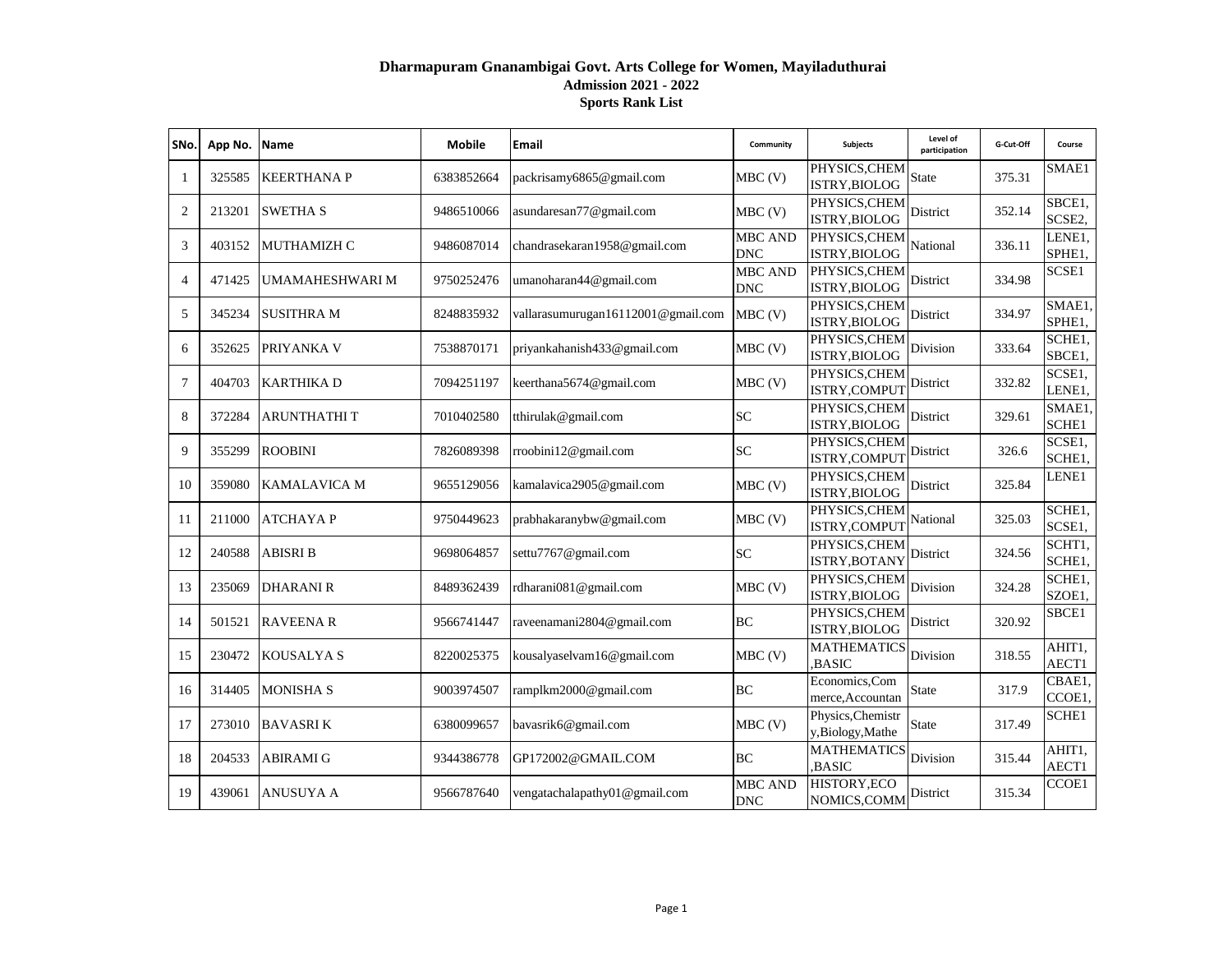| SNo. | App No. | <b>Name</b>            | <b>Mobile</b> | Email                          | Community                    | <b>Subjects</b>                         | Level of<br>participation | G-Cut-Off | Course                     |
|------|---------|------------------------|---------------|--------------------------------|------------------------------|-----------------------------------------|---------------------------|-----------|----------------------------|
| 20   | 433625  | <b>SUSIS</b>           | 8825944189    | pb096135@gmail.com             | <b>SC</b>                    | Physics, Chemistr<br>y,Biology,Mathe    | Division                  | 313.95    | SCHE <sub>1</sub><br>SMAE1 |
| 21   | 501148  | <b>KANNIGA E</b>       | 9787984136    | kannigae0107@gmail.com         | MBC(V)                       | PHYSICS, CHEM<br>ISTRY, BOTANY          | Division                  | 312.69    | SZOE1,<br>SCHE1            |
| 22   | 353491  | <b>DEVIKA G</b>        | 6369881599    | gunapalr1976@gmail.com         | SC                           | PHYSICS, CHEM<br>ISTRY, BIOLOG          | District                  | 312.44    | SBCT1,<br>SBCE1.           |
| 23   | 401853  | <b>NITHYAS</b>         | 9843882117    | nithus15041999@gmail.com       | <b>MBC AND</b><br><b>DNC</b> | ECONOMICS,C<br>OMMERCE, AC              | District                  | 311       | CCOE1,<br>CBAE1,           |
| 24   | 323299  | VIJAYALAKSHMI          | 9585663203    | vijayalakshmis609404@gmail.com | MBC(V)                       | PHYSICS, CHEM<br><b>ISTRY, BOTANY</b>   | Division                  | 307.25    | SBCT1,<br>SZOT1            |
| 25   | 396845  | <b>MAHALAKSHMI R</b>   | 9047973212    | rajmaha2004@gmail.com          | <b>SC</b>                    | PHYSICS, CHEM<br>ISTRY, BIOLOG          | Division                  | 306.24    | SMAE1<br>SPHE1             |
| 26   | 208153  | <b>INDHUMATHIK</b>     | 8220367807    | indhumathi69212@gmail.com      | $MBC$ (V)                    | ECONOMICS,C<br><b>OMMERCE, AC</b>       | District                  | 305.58    | AECE2                      |
| 27   | 298479  | <b>ABIRAMI R</b>       | 6374686604    | rabirami266@gmail.com          | $MBC$ (V)                    | PHYSICS, CHEM<br>ISTRY, BIOLOG          | District                  | 305.49    | LTAT1                      |
| 28   | 347442  | <b>KANAGASUNDHARIS</b> | 8489004085    | sundharikanaga6@gmail.com      | <b>SC</b>                    | PHYSICS, CHEM<br>ISTRY, BIOLOG          | Division                  | 304.63    | SBCE1                      |
| 29   | 490824  | <b>DHARANIYA E</b>     | 9965087780    | dharaniyaelangovan@gmail.com   | $MBC$ (V)                    | PHYSICS, CHEM<br>ISTRY, BIOLOG          | <b>State</b>              | 303.98    | SCSE1                      |
| 30   | 373202  | SOUNDARYA A            | 9361000571    | vinothravi2501@gmail.com       | <b>SC</b>                    | <b>COMMERCE, A</b><br><b>CCOUNTANCY</b> | State                     | 300.75    | CCOE1                      |
| 31   | 358449  | <b>GANGAS</b>          | 6385490813    | pavisankarr2003@gmail.com      | $MBC$ (V)                    | <b>ECONOMICS,C</b><br>OMMERCE, AC       | District                  | 300.57    | CCOE1                      |
| 32   | 351303  | <b>GEETHANJALI A</b>   | 6381005509    | geethanjalia019@gmail.com      | <b>SC</b>                    | COMMERCE, A<br>CCOUNTANCY,              | National                  | 300.19    | CCOE1                      |
| 33   | 381898  | <b>KAVIYA S</b>        | 8754175330    | sasisasi37601@gmail.com        | <b>SC</b>                    | PHYSICS, CHEM<br><b>ISTRY, BOTANY</b>   | District                  | 297.37    | SZOE1                      |
| 34   | 266210  | <b>ABINAYA S</b>       | 9750561170    | sabinayasakthivel878@gmail.com | BC                           | PHYSICS, CHEM<br>ISTRY, BOTANY          | District                  | 296.57    | SZOT1                      |
| 35   | 408549  | <b>GAYATHRIK</b>       | 8438776326    | gaytrigayithri@gmail.com       | <b>SC</b>                    | GEOGRAPHY, H<br>ISTORY, ECON            | District                  | 294.82    | AHIT1,<br>LTAT1            |
| 36   | 306559  | ABINAYA A              | 8248459249    | chiyaansiva6032@gmail.com      | $MBC$ (V)                    | PHYSICS, CHEM<br>ISTRY, BIOLOG          | District                  | 294.81    | SCHT1.<br>SPHT1            |
| 37   | 497580  | PRADEEPA G             | 8248611467    | pradeepagunasekaran5@gmail.vom | BC                           | PHYSICS, CHEM<br>ISTRY, BOTANY          | State                     | 294.51    | LENE1.<br>LTAT1            |
| 38   | 471851  | <b>SRIPRIYA</b>        | 9626070751    | smartsridhar2303@gmail.com     | <b>SC</b>                    | PHYSICS, CHEM<br>ISTRY, COMPUT          | <b>State</b>              | 292.43    | SCSE1                      |
| 39   | 327431  | <b>SANTHIYA</b>        | 9976245286    | santhiya1111@gmail.com         | <b>SC</b>                    | Physics, Chemistr<br>y,Biology,Comput   | Division                  | 292       | SBCT1,<br>SZOT1            |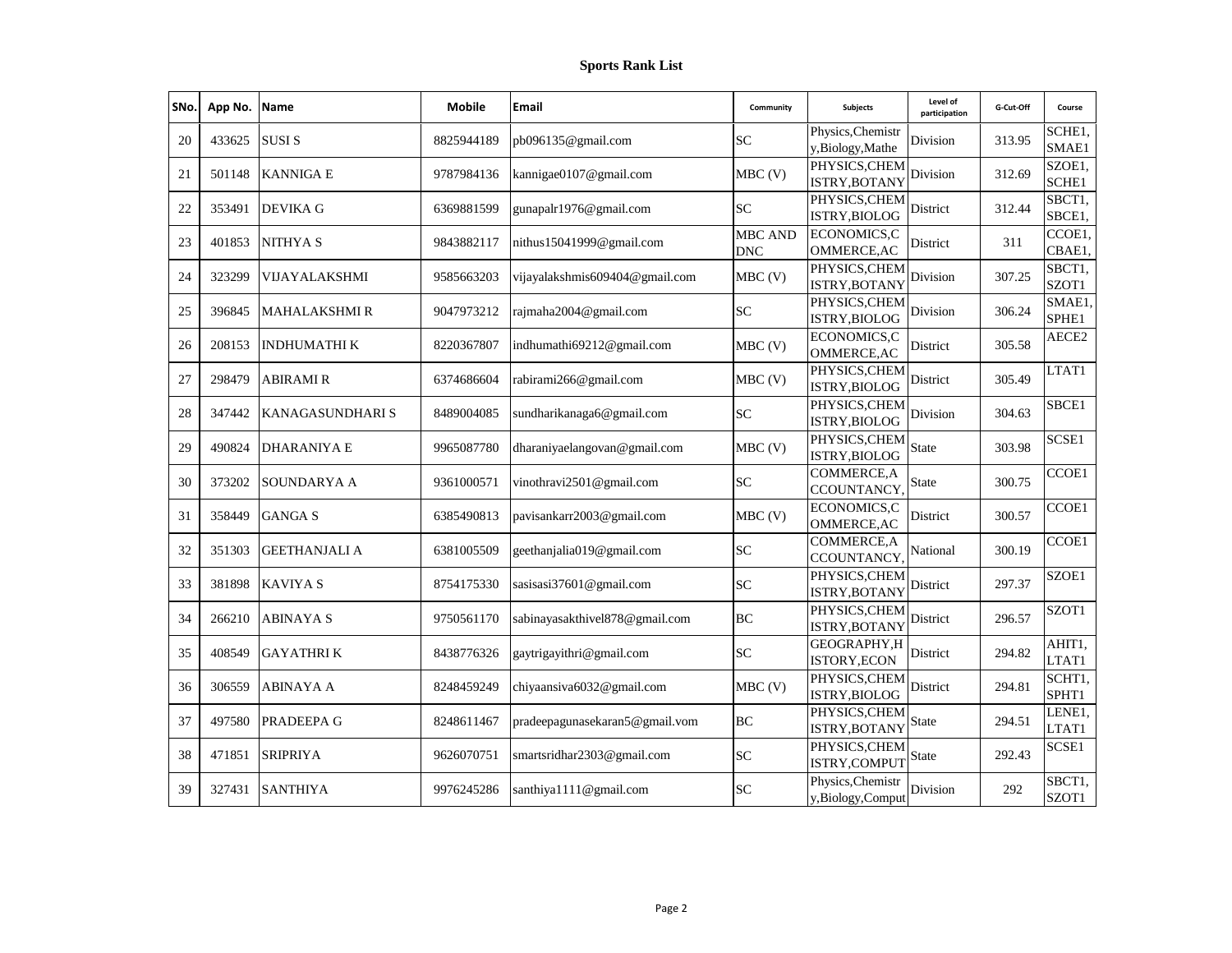| SNo. | App No. | Name                 | <b>Mobile</b> | Email                           | Community | <b>Subjects</b>                      | Level of<br>participation | G-Cut-Off | Course           |
|------|---------|----------------------|---------------|---------------------------------|-----------|--------------------------------------|---------------------------|-----------|------------------|
| 40   | 298737  | <b>VARSHINI B</b>    | 8098348525    | Varshini21022005@gmail.com      | <b>SC</b> | ECONOMICS,C<br>OMMERCE, AC           | District                  | 290.37    | CCOE1            |
| 41   | 302813  | <b>SIVARANJANI S</b> | 8248459249    | abinayaabinayaalagar@gmail.com  | SC        | PHYSICS, CHEM<br>ISTRY, BIOLOG       | District                  | 288.92    | SCHT1,<br>SPHT1  |
| 42   | 467968  | <b>DHARANI R</b>     | 9787973169    | dharaniusha2004@gmail.com       | $MBC$ (V) | PHYSICS, CHEM<br>ISTRY, BIOLOG       | District                  | 288.7     | LENE1            |
| 43   | 415376  | <b>GANGA N</b>       | 7825029502    | kuttyma1055@gmail.com           | $MBC$ (V) | PHYSICS, CHEM<br>ISTRY, COMPUT       | District                  | 282.82    | SCSE1            |
| 44   | 282677  | <b>RAJASRI R</b>     | 9786933041    | ragaviravi312@gmail.com         | $MBC$ (V) | HISTORY, ECO<br>NOMICS, COMM         | Division                  | 282.67    | CCOE1,<br>CBAE1  |
| 45   | 372553  | <b>DEVIS</b>         | 8524057325    | ramyaelangovan03@gmail.com      | $MBC$ (V) | HISTORY, ECO<br>NOMICS, COMM         | District                  | 279.14    | AHIT1            |
| 46   | 310709  | <b>SRIJA G</b>       | 8754146020    | srinithy341@gmail.com           | SC        | ECONOMICS,C<br>OMMERCE, AC           | Division                  | 279.1     | CCOE1,<br>CBAE1, |
| 47   | 429675  | SIVASANKARI S        | 9025643907    | sivasankari23052004@gmail.com   | <b>SC</b> | PHYSICS, CHEM<br>ISTRY, BIOLOG       | Division                  | 278.99    | <b>SCHE1</b>     |
| 48   | 245512  | <b>SINDHUJA S</b>    | 9361501863    | siva.sindu154@gmail.com         | SC        | PHYSICS, CHEM<br>ISTRY, BOTANY       | Division                  | 278.29    | SZOT1,<br>LENE1  |
| 49   | 310301  | <b>RAJESHWARI E</b>  | 9787339677    | angelstudio1984@gmail.com       | $MBC$ (V) | ECONOMICS,C<br><b>OMMERCE, AC</b>    | Division                  | 270.89    | CCOE1            |
| 50   | 279389  | <b>ABINAYA G</b>     | 9677396861    | aarthia.ma297@gmail.com         | $MBC$ (V) | HISTORY, ECO<br>NOMICS, COMM         | State                     | 268.23    | CCOE1,<br>CBAE1  |
| 51   | 353060  | <b>ASHVINI U</b>     | 6384750782    | aarthisubramani677@gmail.com    | SC        | PHYSICS, CHEM<br>ISTRY, BOTANY       | District                  | 266.69    | SZOE1            |
| 52   | 459694  | <b>RANJANIK</b>      | 9047983738    | kranjani385@gmail.com           | SC        | GEOGRAPHY, H<br>ISTORY, ECON         | District                  | 265.56    | AECT1            |
| 53   | 397537  | <b>MAHESHWARI R</b>  | 9629699404    | maheshwariraja2004@gmail.com    | SC        | PHYSICS, CHEM<br>ISTRY, COMPUT       | District                  | 262.71    | SCSE1            |
| 54   | 273996  | <b>SUBETHA S</b>     | 6383407960    | subethasubetha14@gmail.com      | $MBC$ (V) | GEOGRAPHY, H<br>ISTORY, ECON         | District                  | 262.16    | LTAT1,<br>AECT1, |
| 55   | 372863  | <b>VINISHA V</b>     | 9942256872    | vinishavini0404@gmail.com       | SC        | Physics, Chemistr<br>y,Biology,Mathe | District                  | 261.1     | SPHE1            |
| 56   | 229603  | <b>VINISHA V</b>     | 8825595956    | snehavinisha288@gmail.com       | SC        | PHYSICS, CHEM<br>ISTRY, BIOLOG       | District                  | 261.1     | SCHE1            |
| 57   | 354860  | <b>SHARMILA S</b>    | 9791206289    | sharmila020303s@gmail.com       | <b>ST</b> | GEOGRAPHY, H<br>ISTORY, ECON         | District                  | 257.98    | AHIT1,<br>LTAT1  |
| 58   | 268443  | <b>RISHIKA R</b>     | 7671025646    | abinayaramachandran14@gmail.com | <b>SC</b> | PHYSICS, CHEM<br>ISTRY, BIOLOG       | State                     | 251.68    | LENE1            |
| 59   | 465701  | <b>RISHIKA R</b>     | 9626569791    | kumarv58936@gmail.com           | SC        | Physics, Chemistr<br>y,Biology,Mathe | State                     | 251.68    | LENE1.<br>LENE2, |